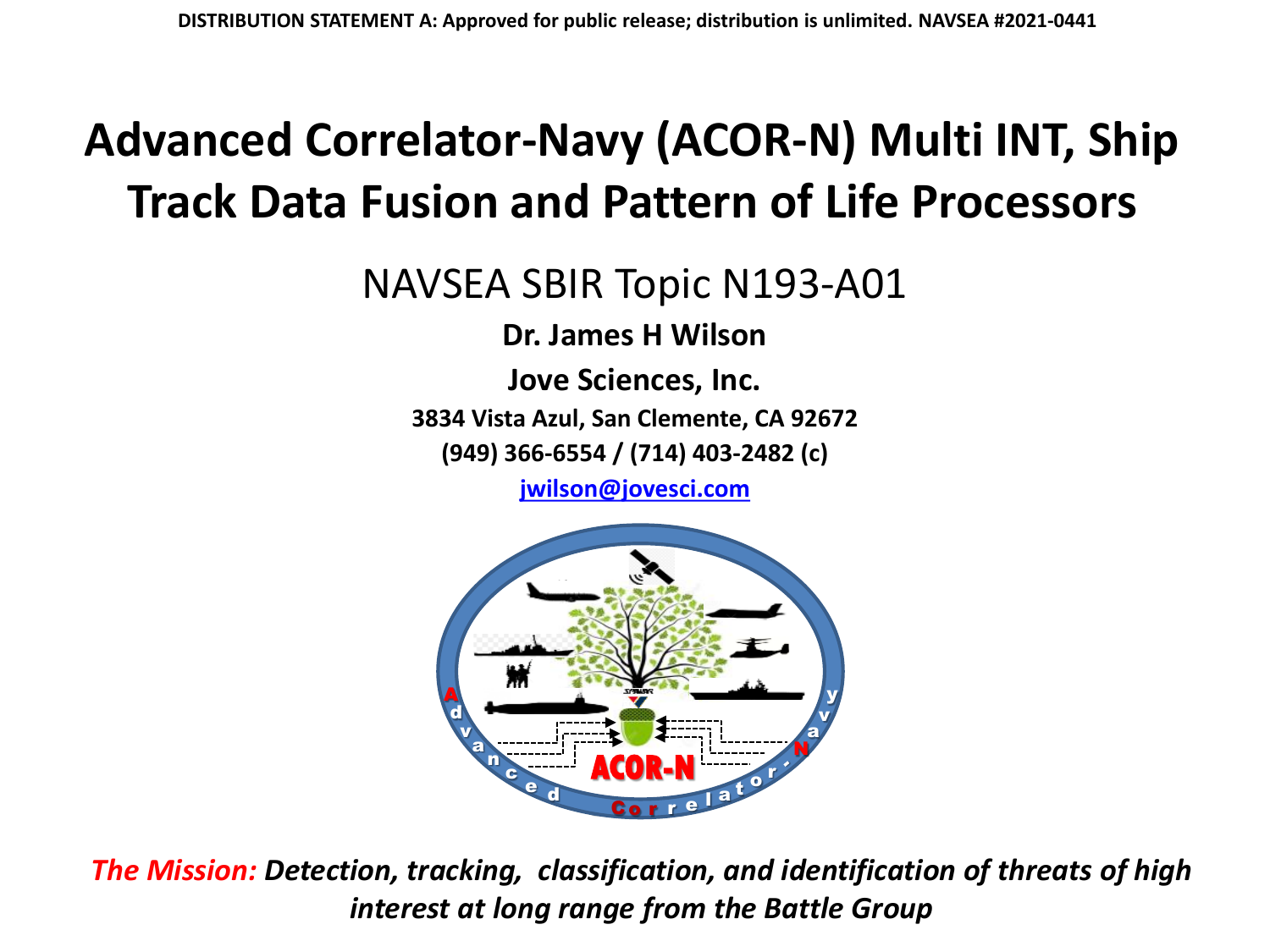

## *Jove Sciences, Inc. (JOVE)*

- **Unique expertise in multi sensor data fusion, cloud computing, acoustic signal processing, oceanography, ocean wave energy, and other high tech areas**
- **Advanced Correlator – Navy (ACOR-N)**
	- "Seed" started in 1998 from a Naval Postgraduate School project
	- ACOR-N currently has had three previous SBIR Phase II efforts for NAVWAR, ONR, and USAF
	- ACOR-N's government patent rights can be applied to commercial projects
	- JOVE is transitioning ACOR-N to the NAVSEA Cooperative Engagement Capability (CEC) Program of Record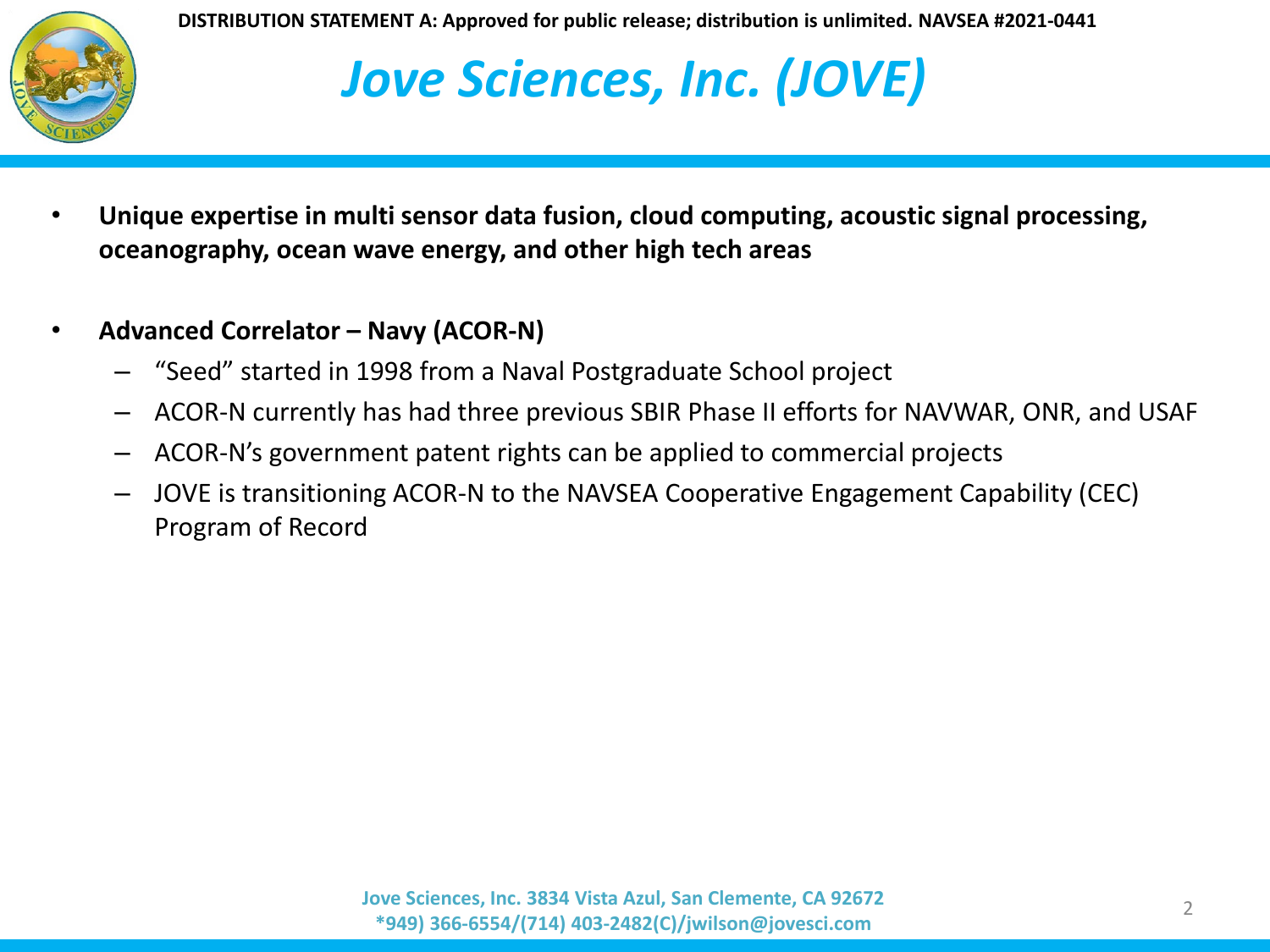

## *The ACOR-N PoLP Team*

The Advanced Correlator-Navy (ACOR-N) ship track multi-INT data fusion processor is TRL-8:

- Been demonstrated in five Trident Warrior Experiments assessed as needed by Fleet outside POM process
- Tracking threat contacts in WESTPAC with COMPACFLT
- Detecting and **tracking ships worldwide in near real-time!**

The ACOR-N Pattern of Life Processor (PoLP) receives ACOR-N's output AIS tracks in near real-time, and uses Machine Learning algorithms to detect anomalous behavior

ACOR-N PoLP Engages Across the Fleet:

- C3F
- NAVWAR
- NIWC-PAC COR
- Minotaur
- PACOM
- COMPACFLT



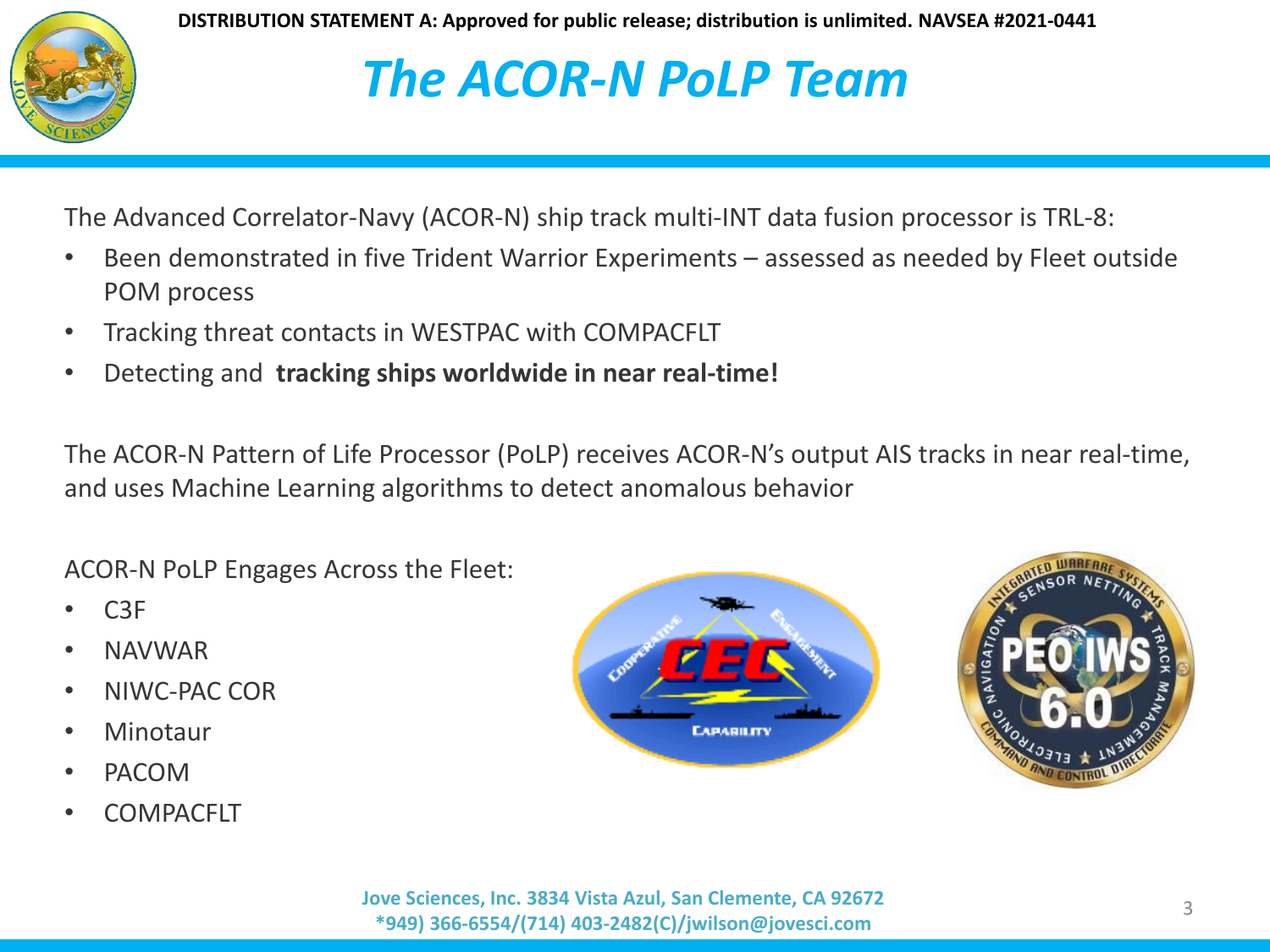

# *The Navy Challenge*

- Detect, track, classify, and identify adversary naval combatants that are hiding among commercial ships in dense shipping environments
- **Multi sensory data fusion is absolutely required – no single sensor is a silver bullet:**
	- **ACOR-N** has been demonstrated and assessed in five real-time Trident Warrior experiments, as well as coprocessing WESTPAC data with COMPACFLT to DT&C threats of interest in an experiment called ACOR-N Harvest 20120
	- The ACOR-N Pattern of Life Processor significantly enhances threat classification and identification

#### • **Expected transition targets**

- Cooperative Engagement Capability Inc II
- Minotaur/NAVAIR; IWS-5 ASW; DCGS-N
- **Expectations**
	- Phase III contract with CEC
	- Minotaur direct to Phase II contract



<sup>4</sup> **Jove Sciences, Inc. 3834 Vista Azul, San Clemente, CA 92672 \*949) 366-6554/(714) 403-2482(C)/jwilson@jovesci.com**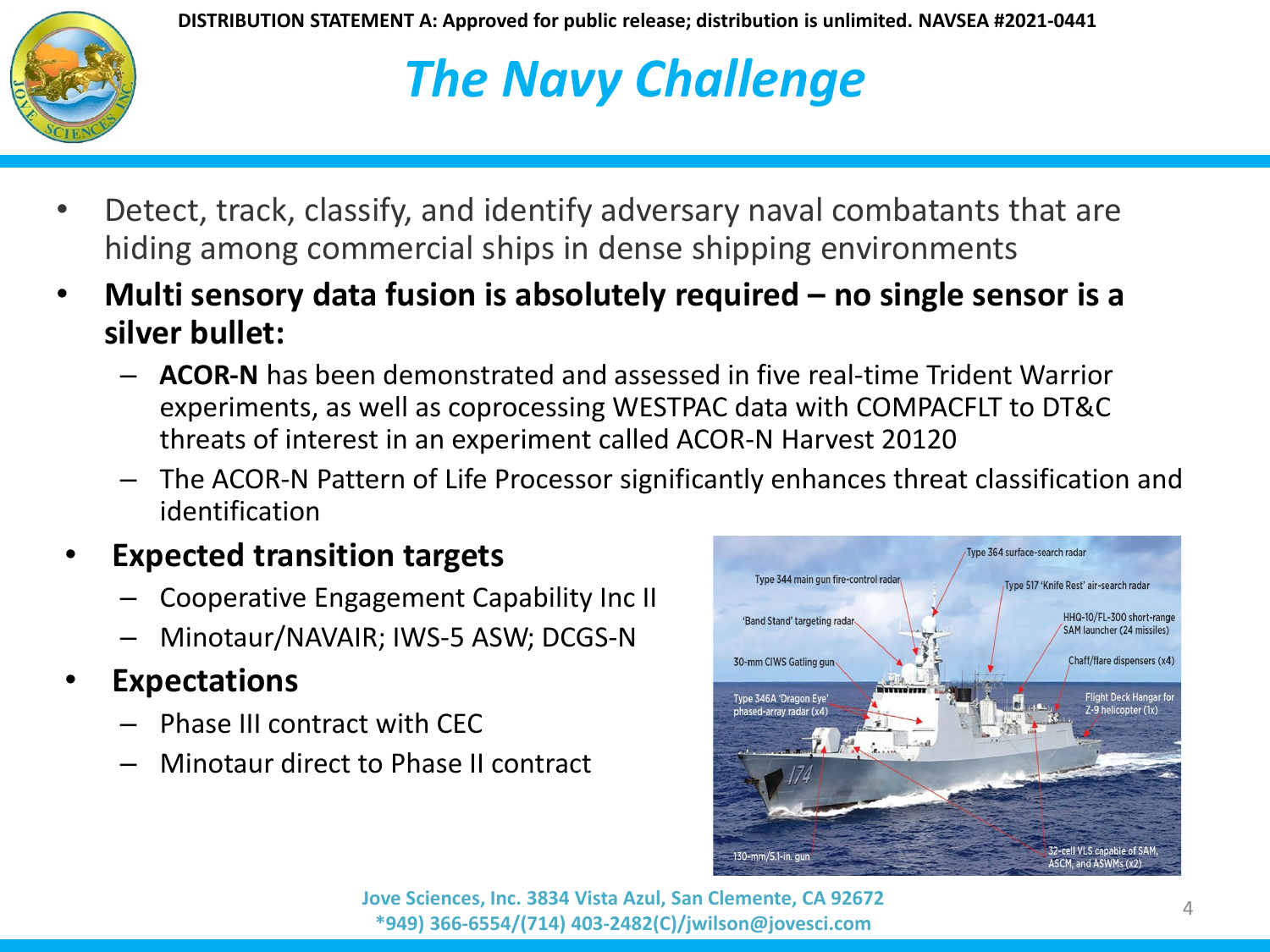

#### *Operational Need & Improvement*

#### **Notional illustrative area**



**\*949) 366-6554/(714) 403-2482(C)/jwilson@jovesci.com**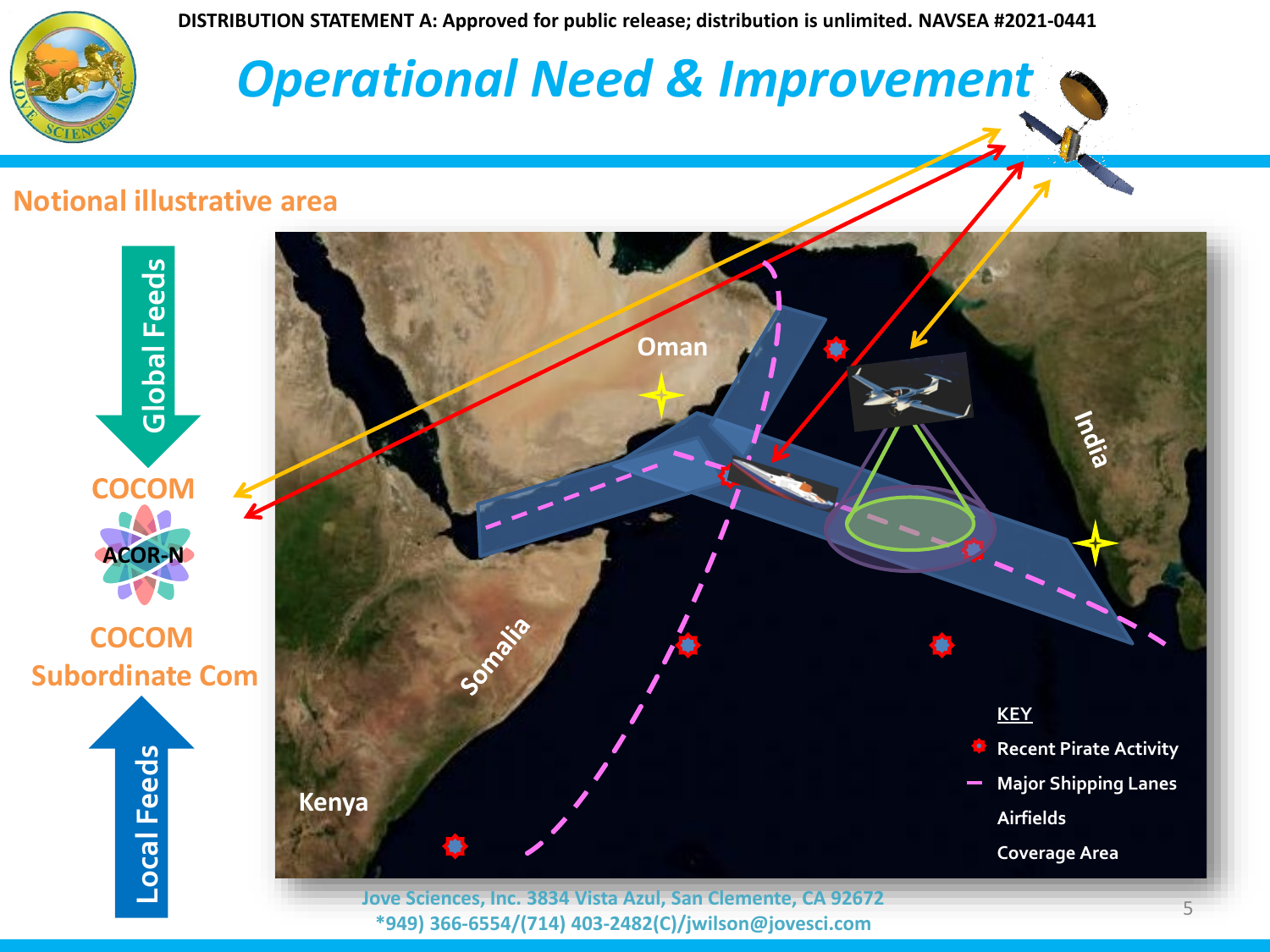

## *The Solution*

Advanced Correlator - Navy (ACOR-N) Connectivity to Pattern of Life Processor (PoLP) **Machine Learning Static AIS Ship Non Threat Statistical Realtime Commercial Matrix (SASM) ELINT only tracks Global ELINT** Model (MaLSTReaM) & Other AIS **Tracker**  $(GET_n)$ **ML** Training **Dataset** AIS, CEC & AIS/ELINT **CEC ACOR-N Near** Operational fused tracks **ACOR-N Sensor Dynamic AIS Ship** Radar **Realtime Data Statistical Realtime Tracks** Matrix (DASM) **Source Inputs** Model (OPSTReaM) **Fusion Processor ACOR-N Radar USCG CEC Anomalous Behavior Choke PoLP ML Pattern MAGNet ELNOT Filter (AREF) Point** (AB) Events 1. Special ELINT only tracks **Recognition Tracks with** 1. AIS Dark 2. Favored SSR ELINT tracks **IMINT** Algorithm 2. Inaccurate name/MMSI **Many other** 3. Manual IMINT (EO/IR/SAR) (PoMPRA) 3. AIS position spoofing sensor fusion 4. Rendezvous at sea sources 4. OPINTEL **CEC PoL AB Events** 1. New location **TRL-8** +TRL-4 2. Anomalous course & speed 3. Changed flag, radars, etc. 1. ACOR-N/PoLP before the Battle Group arrives 4. Threat AIS 2. After the BG arrives CEC radar tracks will be data fused with all ACOR-N tracks: 5. Bad AB history many track unknowns solved 6. Other ML pattern breaking events 4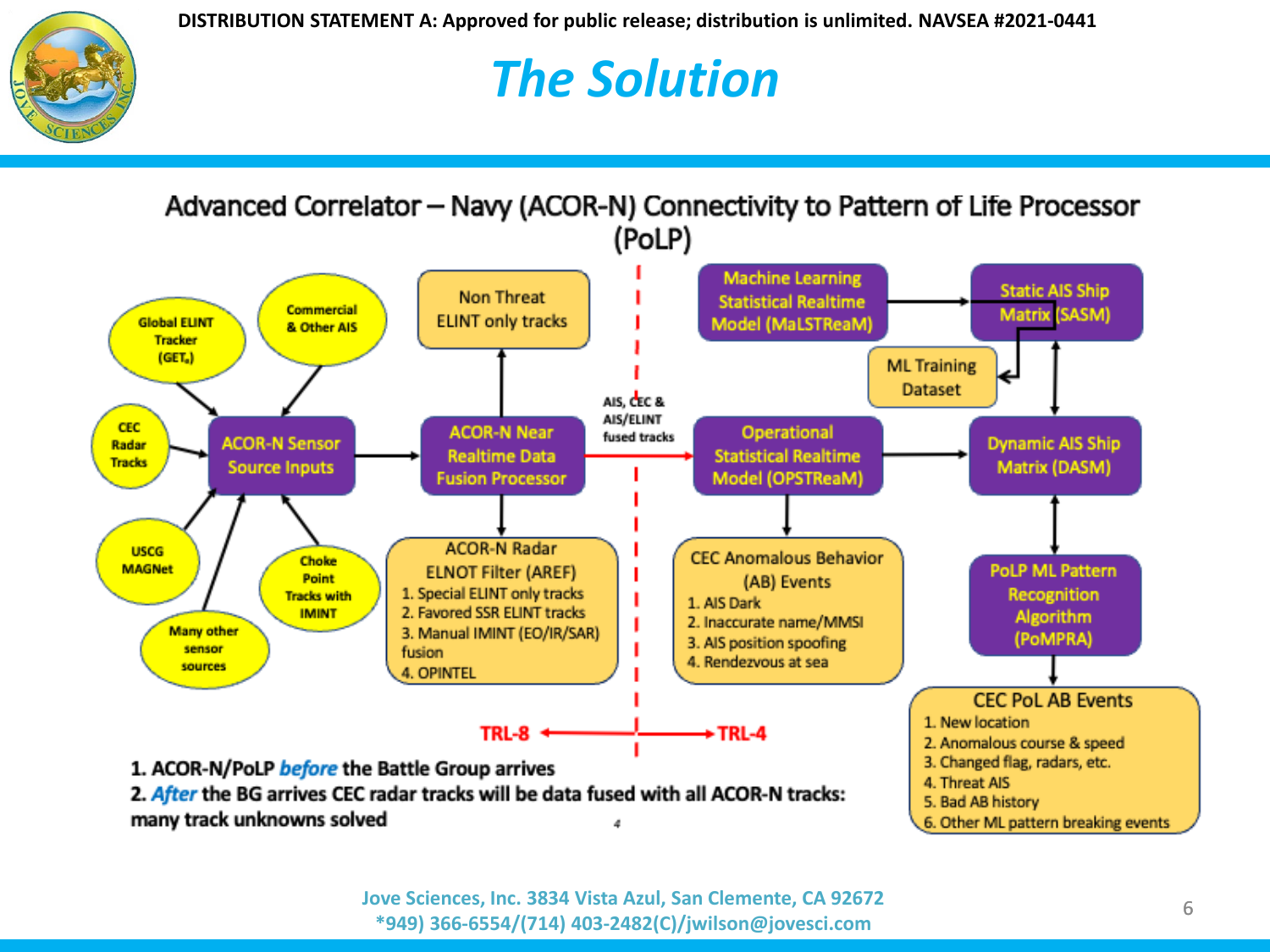

## *MaLSTReaM Filters*

• MaLSTReaM designed to create a clean truth statistical ship database for Machine Learning



• \*filter for ship statistics based on size of the water body, e.g., if statistics for a ship in an ocean is wanted, short transits not included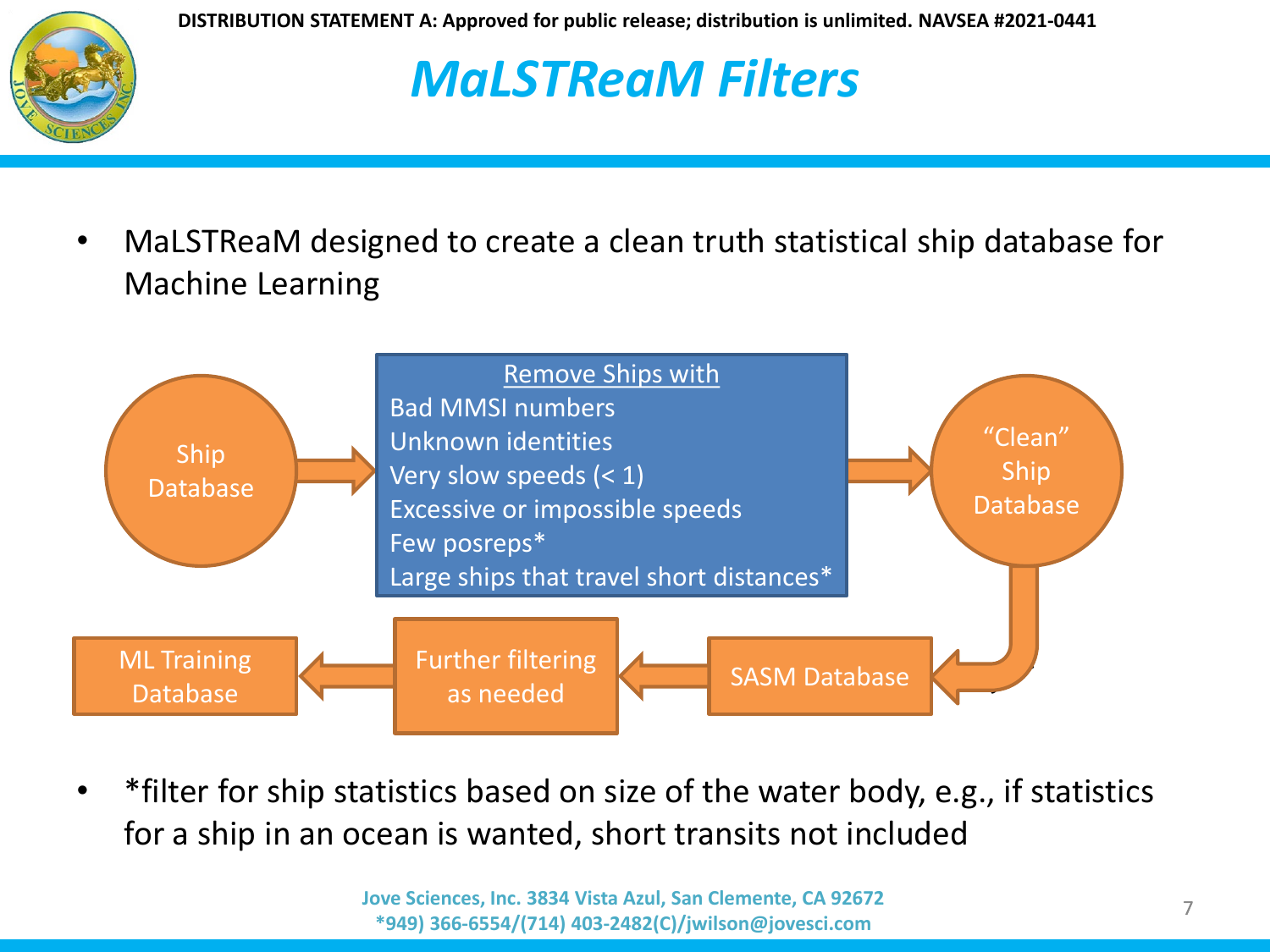#### *Current Status*

- ACOR-N data fusion processor is TRL-8
- PoLP is TRL-4 and can be developed rapidly using classified ACOR-N SIGINT
- IMINT tracks fused with AIS tracks. Anomalous Behavior (AB) detected with ML alg
- Goal is to extend the PoLP and MLK to characterize threats of interest
- Future Milestones, Schedule, and Potential Funding
	- $-$  Real-time JAVA code is being developed for **AREF** and **GET**<sub>a</sub>: 4 months Phase II
	- ACOR-N can then be transitioned into CEC under a Phase III SBIR: 18 months
	- PoLP will be developed in Phase III and with Minotaur Phase II funding: 18 months
	- The Statistical Real-time Model (**STReaM**) has two modules: Machine Learning STReaM (**MaLSTReaM**) to produce training data for ML Alg and Operations STReaM (**OPSTReaM**) to detect AB for the operator in near real-time; 16 months
	- The Static AIS Matrix (**SASM**) has one row for every AIS ship and over 100 columns with characteristics of each AIS ship: SASM has 500+ rows and increasing
	- The Dynamic AIS Matrix (**DASM**) data bases all OPSTReaM track history and course/speed statistics. CEC/BG can **build PoL data base worldwide**!
- ACOR-N is an ideal fit to CEC data fusing ACOR-N non-organic NOS and UAS sensor sources with CEC's organic radar sensor sources
	- PoLP to integrate ONI ORCA and other static PoL data bases as it transitions to CEC
- ACOR-N with AREF and GET, was developed and tested over two decades, and PoLP would not be possible w/o ACOR-N's performance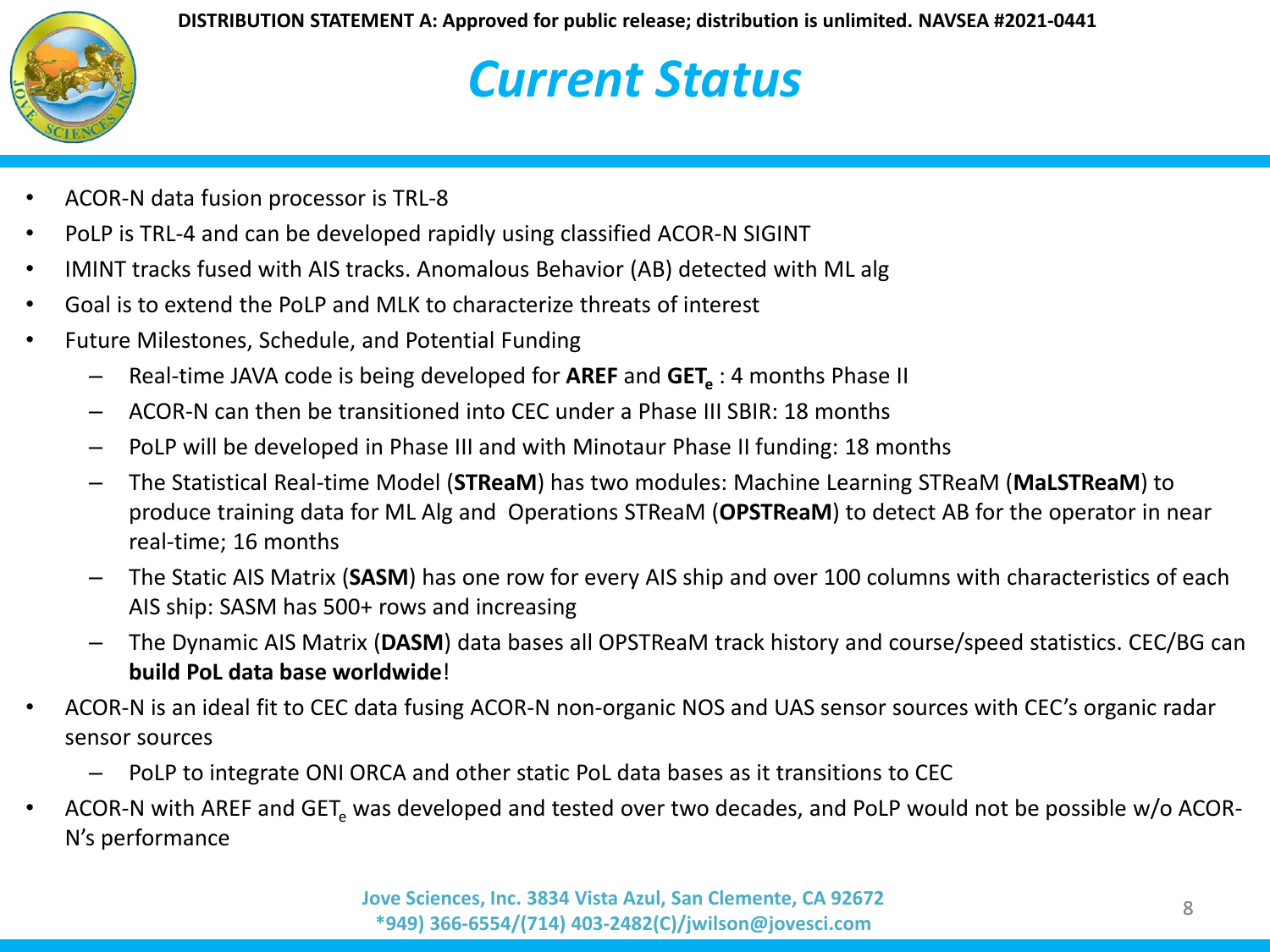

# *Key Features / Advantages / Benefits*

- **Currently CEC Inc II inputs only radar tracks organic to the Battle Group, but NAVSEA's number one technical objective is to "detect and track threats at range"**
- **ACOR-N solves this problem by detecting and data fusing NOS and UAS SIGINT and IMINT sensor sources with AIS tracks**
	- GET<sub>a</sub> detects ELINT tracks of high interest, while AREF filters out all non-relevant commercial AIS and ELINT tracks for PoLP processing
	- ACOR-N data fuses CEC organic radar tracks with ACOR-N non-organic tracks
- **DoD producers PoL information in static databases (ONI's ORCA)**
- **ACOR-N significantly enhances the PoL procedure by dynamically updating the AIS PoL database in the real-time ACOR-N tracks**
	- MaLSTReaM processes AIS training data for PoLP's Machine Learning (ML) Anomalous Behavior (AB) algorithm
	- OPSTReaM stores AIS track PosReps in DASM, and computes AIS course and speed fourth order statistics "On the Fly"
	- STReaM outputs tracks that go AIS Dark, that report inaccurate ship names/MMSI #s, that spoof their positions (non geofeasible speeds), or that rendezvous at sea
	- The PoLP ML algorithm then assesses AB as a function of ship type, season, ocean location (defined shape files), etc.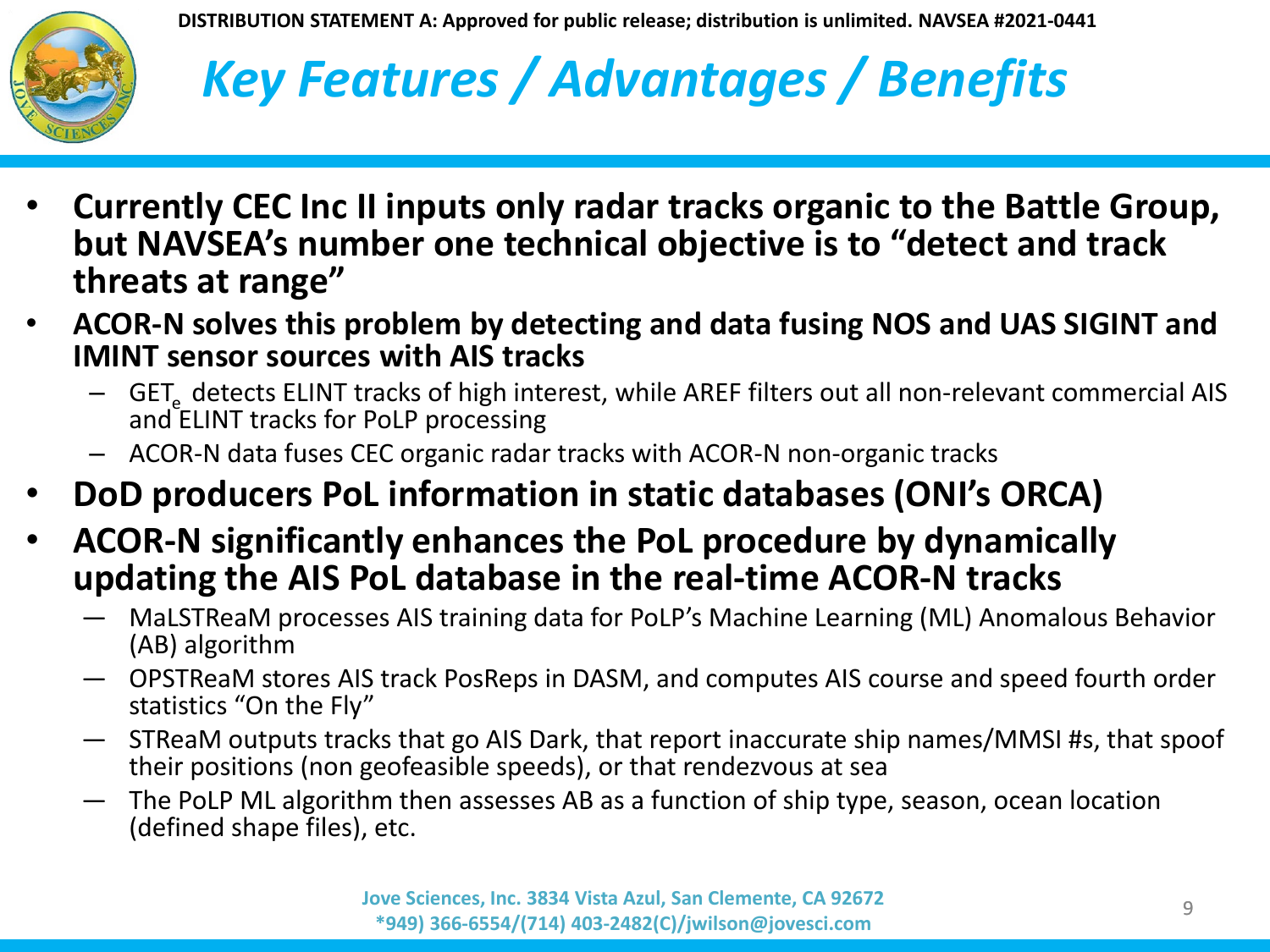

## *Comparison of ACOR-N Capabilities*

| <b>C4ISR Function vs.</b><br><b>C4ISR Product</b>                                                   | <b>ACOR-N</b> | <b>Minotaur</b>           | S <sub>2</sub> A | <b>ISAT</b>               | FADE/<br><b>MIST</b> | <b>DCGS-N</b> |
|-----------------------------------------------------------------------------------------------------|---------------|---------------------------|------------------|---------------------------|----------------------|---------------|
| <b>Data Correlation</b>                                                                             | $\checkmark$  | $\checkmark$              | $\checkmark$     | $\checkmark$              |                      |               |
| Data Fusion (Level 2+)                                                                              | $\checkmark$  | $\checkmark$              | $\checkmark$     | $\mathsf{x}$              | $\mathbf{x}$         | ✓             |
| <b>Multi-Int Fusion</b>                                                                             | $\checkmark$  | $\checkmark$              | $\checkmark$     | $\mathsf{x}$              | $\mathsf{x}$         | ✓             |
| ACOR-N Radar ELNOT Filter (AREF)                                                                    | $\checkmark$  | $\mathbf{x}$              | $\mathbf{x}$     | $\mathsf{x}$              | $\mathsf{x}$         | $\mathsf{x}$  |
| Global Elint Tracker- Enhanced (GET <sub>e</sub> )                                                  | $\checkmark$  | $\mathbf{x}$              | $\mathsf{x}$     | $\mathsf{x}$              | $\mathbf{x}$         | $\mathsf{x}$  |
| Best Fit Algorithm (BFA) to Resolve<br>Ambiguity of Tracks                                          | $\checkmark$  | $\mathbf x$               | $\mathbf{x}$     | $\mathsf{x}$              | $\mathsf{x}$         | $\mathsf{x}$  |
| ACOR-N SIGINT/IMINT Fusion (ASIF)                                                                   | $\checkmark$  | $\boldsymbol{\mathsf{x}}$ | $\mathsf{x}$     | $\mathsf{x}$              | $\mathsf{x}$         | $\mathsf{x}$  |
| Jove Lynx SAR Tracker (JoLT)                                                                        | $\checkmark$  | $\mathbf{x}$              | $\mathsf{x}$     | $\mathsf{x}$              | $\mathsf{x}$         | $\mathbf{x}$  |
| <b>ACOR-N PoL Processor: Static AIS Ship</b><br>Matrix (SASM) and Dynamic AIS Ship<br>Matrix (DASM) | $\checkmark$  | $\pmb{\mathsf{x}}$        | $\mathsf{x}$     | $\boldsymbol{\mathsf{X}}$ | $\mathsf{x}$         | $\mathsf{x}$  |
| <b>Statistical Track Real-time Model</b><br>(STReaM) for ML PoL Processor                           | $\checkmark$  | $\mathbf x$               | $\mathsf{x}$     | $\boldsymbol{\mathsf{X}}$ | $\mathsf{x}$         | $\mathsf{x}$  |

<sup>10</sup> **Jove Sciences, Inc. 3834 Vista Azul, San Clemente, CA 92672 \*949) 366-6554/(714) 403-2482(C)/jwilson@jovesci.com**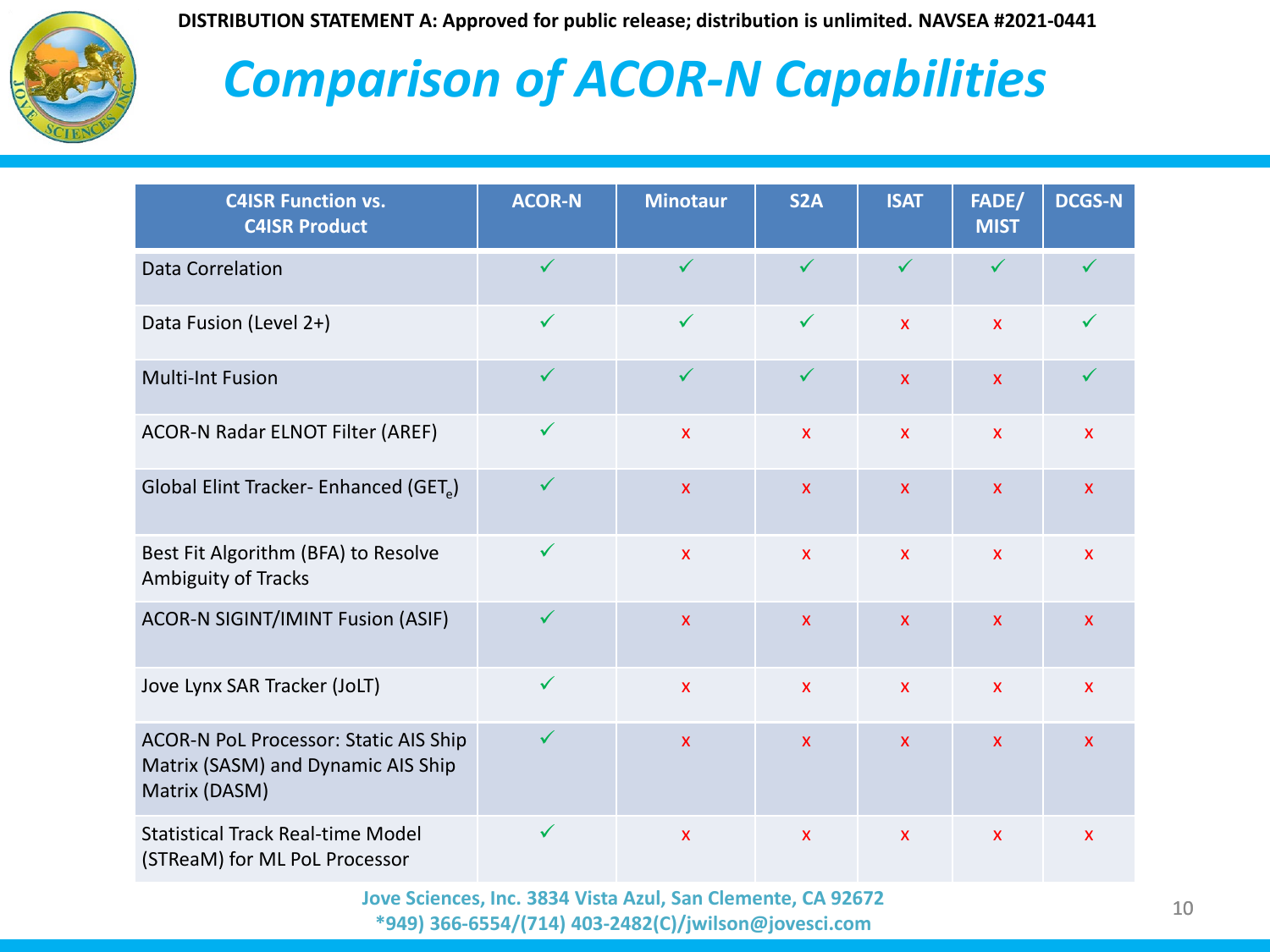

## *Transition to the Fleet*

#### • **Transition of ACOR-N to CEC Inc II has started**

- Submitted proposal to Project Overmatch (PO) to coprocess and analyze ACOR-N WESTPAC data with C3F
- Based on excellent Phase II results to date, NAVSEA/IWS-6 may award a Phase III contract to transition ACOR-N
- The Raytheon CEC Test Facility (RCTF) in Saint Petersburg FL will be used to test and evaluate CEC organic radar data fusion with ACOR-N NOS sensor sources
- **NAVAIR/Minotaur is processing a JOVE extended Phase II to transition ACOR-N into Minotaur** 
	- Minotaur Phase II is scheduled for Nov/Dec. 2021 funding
	- Minotaur will be enhanced with addition of automated data fusion, GET, and AREF
- **Other Programs of Record benefiting from ACOR-N are PMS-485 ASW acoustic, non-acoustic data fusion; Distributed Common Ground System – Navy (DCGS-N); Aegis and SSDS Combat Systems; and many others**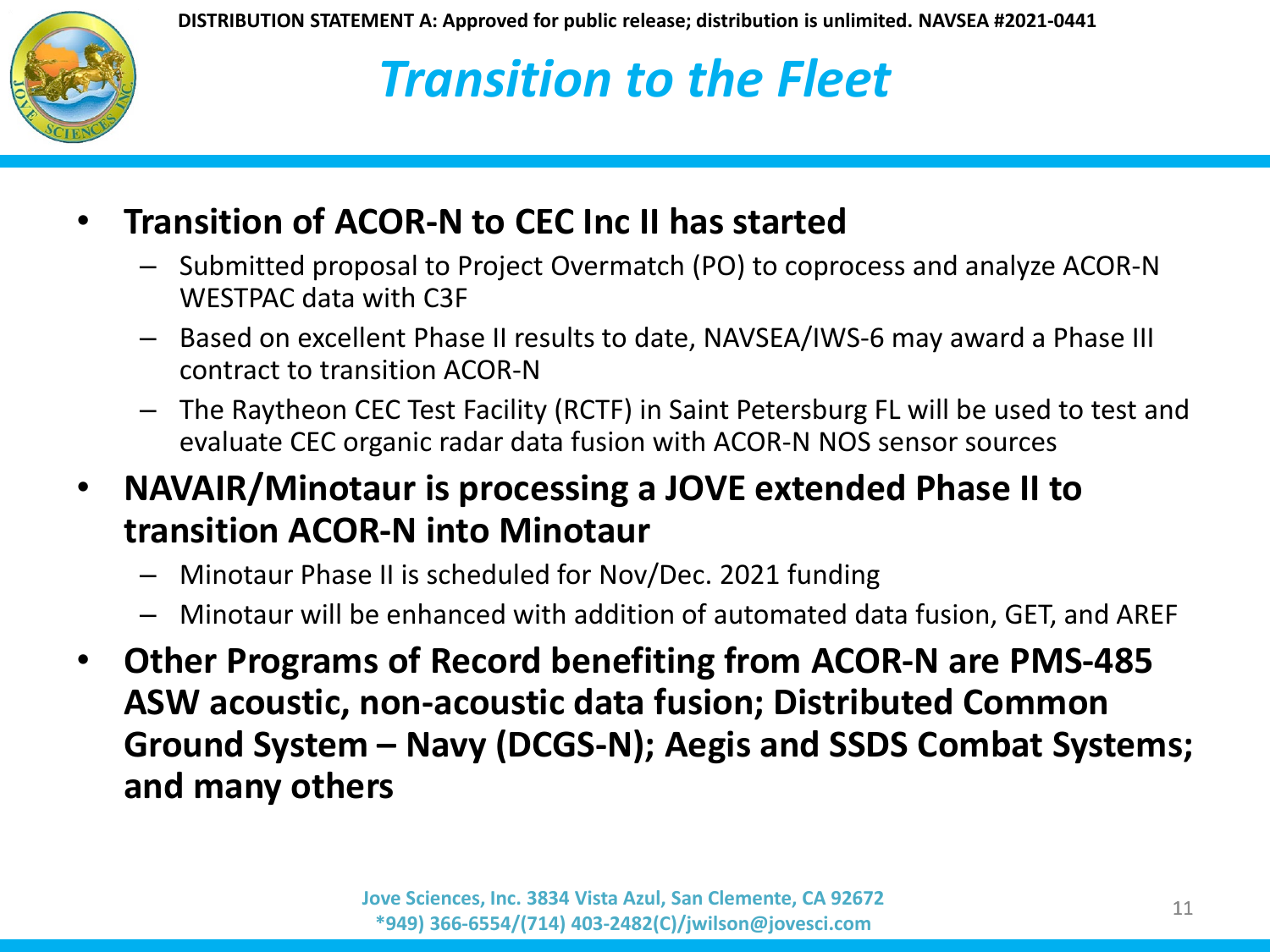

## *Market Analysis*

### • Commercial uses and opportunities

- **Illegal Fishing** is a multi billion-dollar industry, and ACOR-N is needed to detect, track, and classify illegal fishing vessels over large ocean areas for  $\sim$  20 countries that have high impact (Thailand, Micronesia, United States, etc.)
	- ACOR-N participated in Sea Dragon II sponsored by PACOM JIOC in 2014 for illegal fishing in Micronesia, and ACOR-N easily detected vessels fishing in EEZ
	- $\triangleright$  Micronesia had a Cessna 339 for interdiction and EEZ area was much too vast for effective interdiction. Communication networks were also poor
- **Anti-Pirating** has a critical need for ACOR-N data fusion
	- ACOR-N data fusion of active sensor sources, such as UAS SAR or airborne radars, with ACOR-N's passive sensor sources, such as AIS, IMINT, etc., is the optimum way to detect and track "EMCON Silent" or dark Pirate ships
	- $\triangleright$  Interdiction is efficient if a "Combined Task Force 161"-like capability is available as it is in the Western Indian Ocean
- **Illegal drug and weapon contraband movement** requires ACOR-N detection, tracking and classification capability
	- $\triangleright$  Self Powered semi submersibles (SPSS) and Self Powered Fully Submersibles (SSFS or submarines) are very challenging threats
	- $\triangleright$  Weapons contraband carriers need to be tracked "port to port"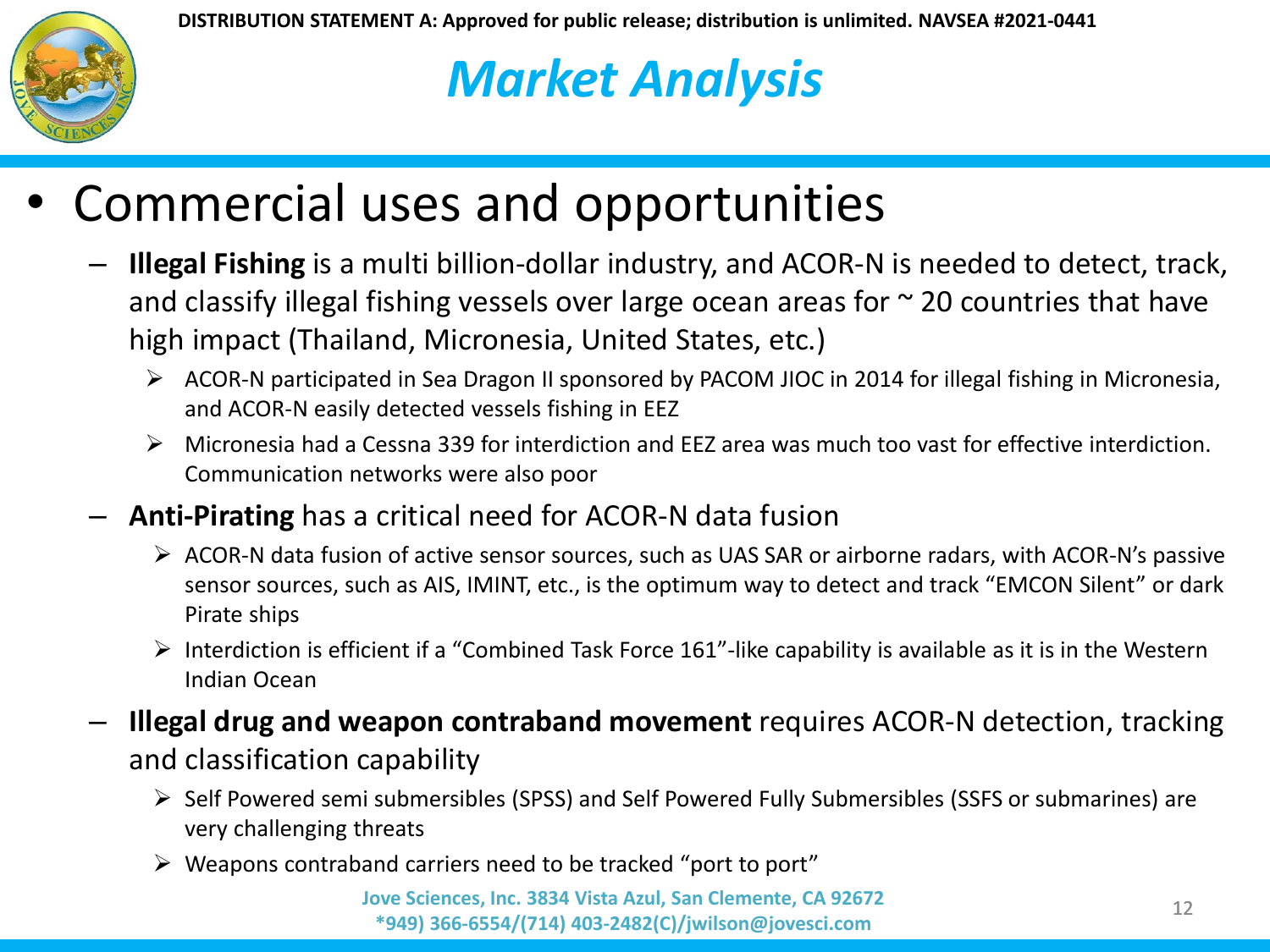

# *Transition/Partnership Pitch*

- **NAVSEA IWS-6 is fully supportive of a Phase III transition of ACOR-N if funding is available**
	- JOVE is reaching out to Project Overmatch (PO), Navy TENCAP, and other potential DoD sponsors to provide matching funds to IWS-6 for the Phase III contract
	- ACOR-N/C3F/Raytheon CEC Test Facility will provide value added results that ACOR-N fills existing capability gaps to enhance Phase III award probability
	- C3F/ACOR-N/CEC coprocessing and analysis will be presented to the high-level Broadcast Operations Information Group (BOIG) under PACOM sponsorship (2nd visit)
- **NAVAIR/Minotaur ACOR-N transition is well underway**
- **DCGS-N transition has NAVWAR and NIWC PAC as strong ACOR-N advocates. DCGS-N supports the technology once training impact can be demonstrated.**
- **IWS-5/PMS-485 has been briefed on ACOR-N non-acoustic/acoustic data fusion for the ASW mission – a high priority need**
	- ACOR-N is connected to the Air Force Unmanned Aerial System (UAS) MQ-9 Reaper, and NAVAIR's P-8/Triton UAS, NAVAIR's Minotaur, and USCG's UAS assets are natural markets for ACOR-N technology
	- Data fusion of acoustic and non acoustic sensor sources have not yet been addressed by DoD, and are exceptionally good ACOR-N customers (NAVSEA IWS-5, ONI, CUS, etc.)